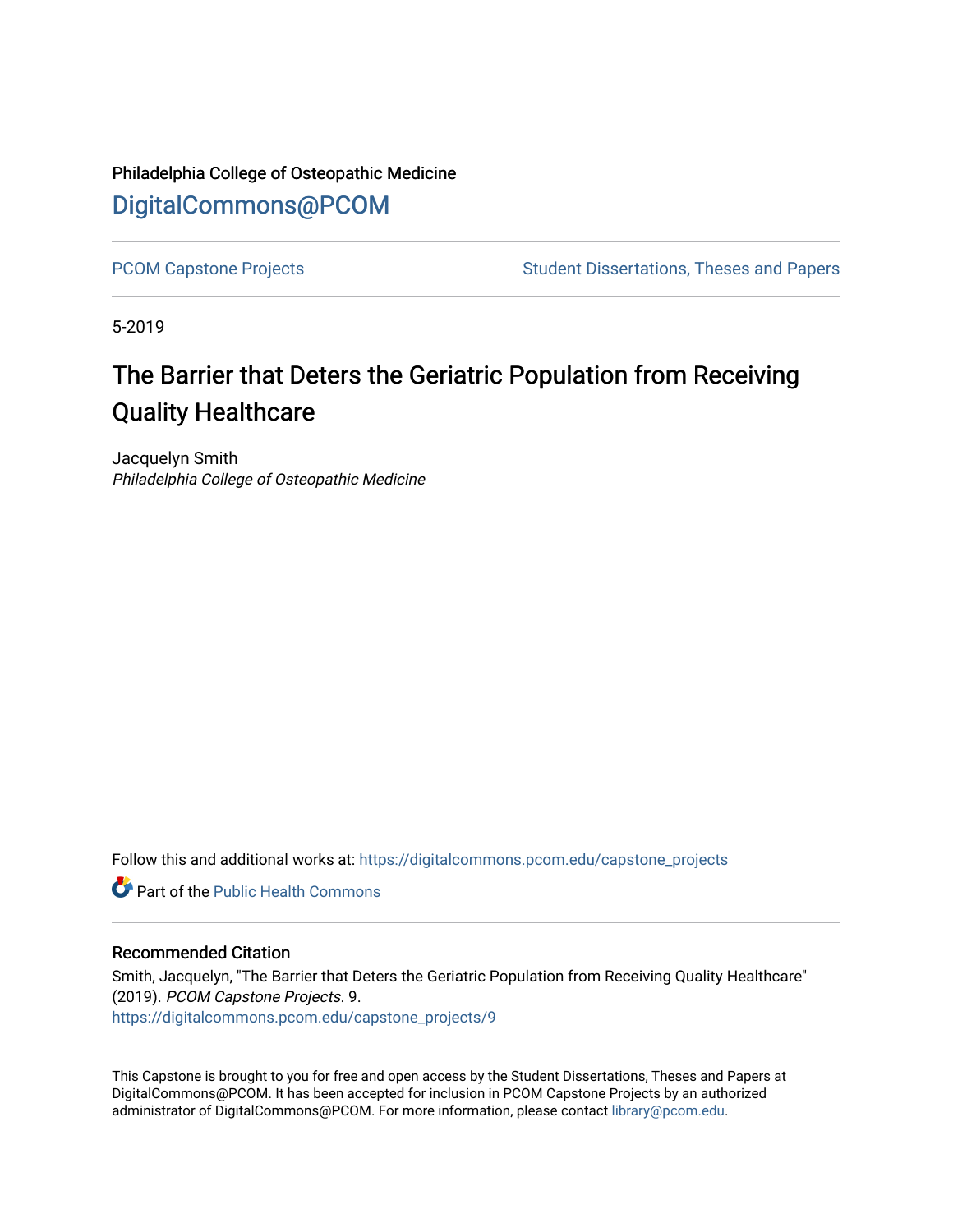The Barrier that Deters the Geriatric Population from Receiving Quality Healthcare

Jacquelyn Smith--js219611@pcom.edu

Philadelphia College of Osteopathic Medicine

May 13, 2019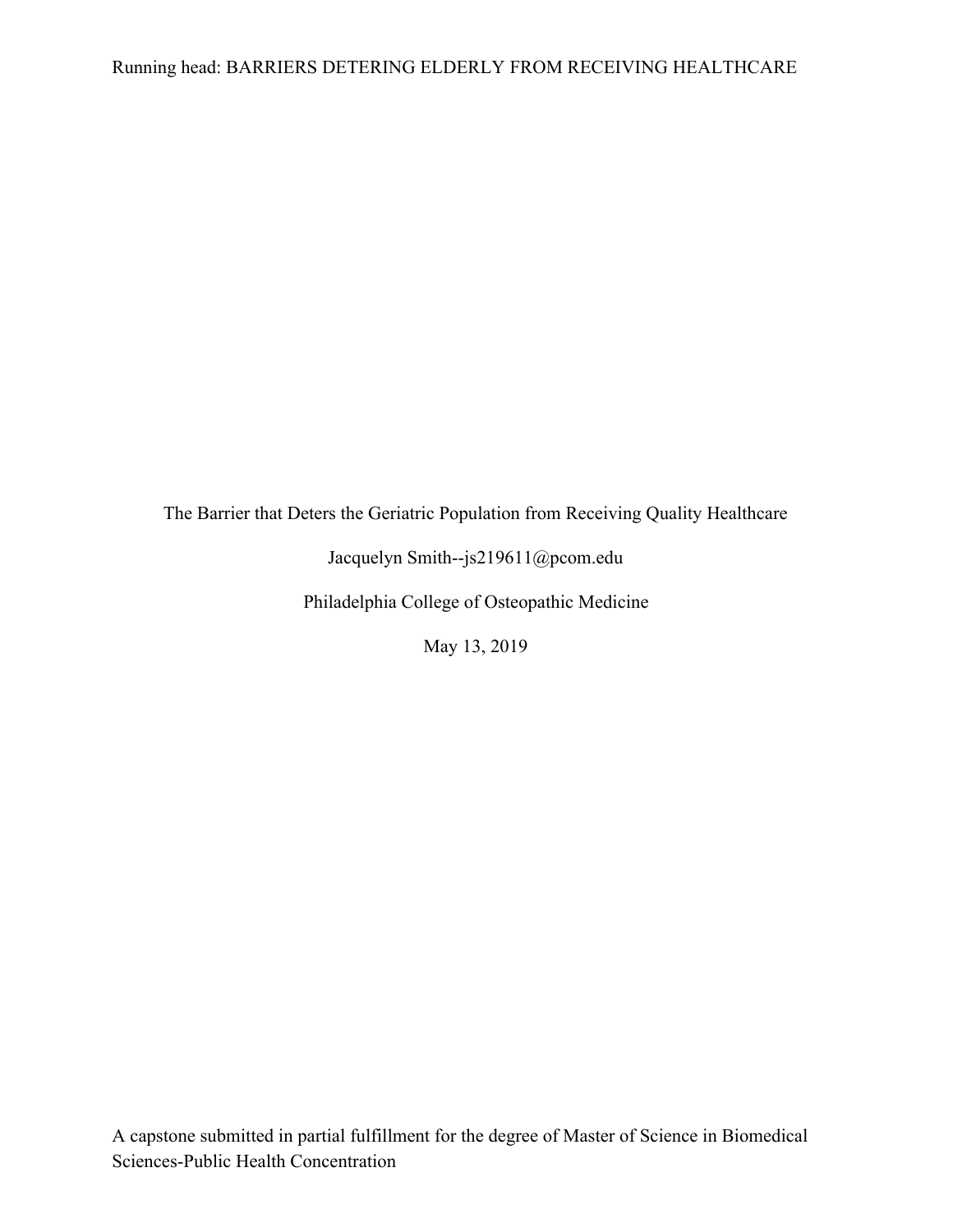# **Abstract:**

**Purpose**: This literature analysis aims to understand the tangible and intangible barriers that impact the growing geriatric population in preventing from receiving quality healthcare **Methods:** This literature review allowed for the investigation of the various types of barriers when the American geriatric population tries to access high-quality healthcare. Different types of settings were considered; however, there was a focus on Philadelphia. The analysis allowed for the creation of possible associations and solutions for this issue. Additional articles about the most significant barriers were searched based on an original article by Horton and Johnson (2010).

**Results:** Cost seems to be one of the important, tangible aspects in regards to the lack of access and quality of care (Fitzpatrick et al. 2004). The highest percentage of all health spending consisted of the elderly population. As of 2016, there were 7,000 practicing geriatricians in the United States (Hafner 2016). There is a positive relationship between health literacy, of the geriatric population, and perception of social standing (Fernandez et al. 2016). Approximately 20% of elderly patients belonged to the dislike subgroup--making going to the doctor the most cited reason for delaying care (Sun and Smith 2017).

**Conclusion:** Medical professionals, public health officials, and policymakers must address the negative aging stereotypes and delay of health care delay amongst the geriatric population. Once the negative stigma of aging is gone, then additional programs and resources can be developed to assist the elderly population. Recently there has been a shift towards patient/person-centered care--focusing on "personal choice and autonomy for people receiving health services" (Kogan, A. C., Wilber, K., & Mosqueda, L. 2016).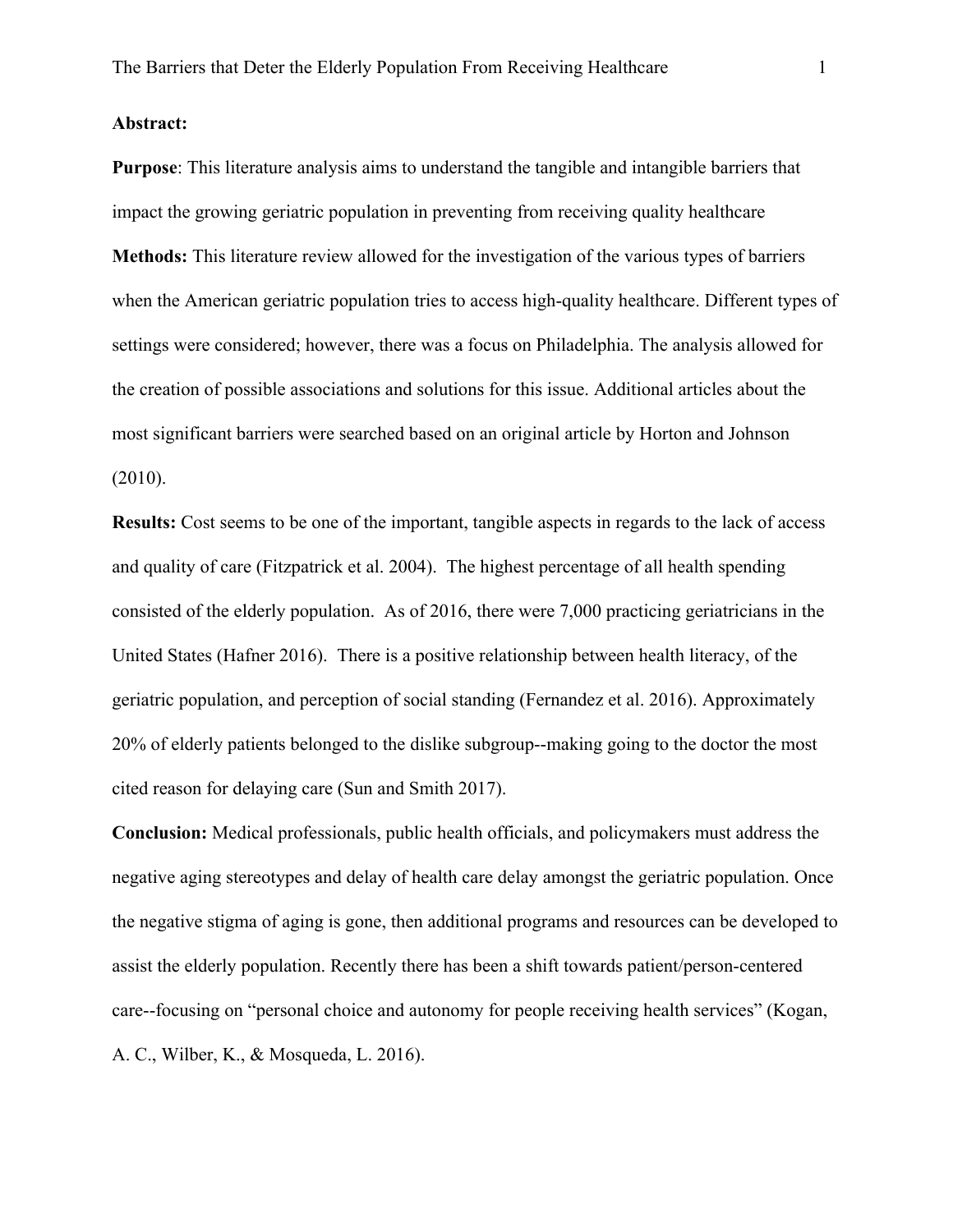# **Background:**

The geriatric population, or commonly known as the elderly, in the United States, is considered to include individuals that are age 65 and older. In 2016, the geriatric population increased to 49.2 million Americans (Roberts, Ogunwole, Blakeslee, & Rabe 2018). Since the advances of modern medicine, this number is expected to increase drastically. Looking further into the future, the American geriatric population is expected to be 83.7 million in 2050 (Ortman, Velkoff, & Hogan 2014). Although the geriatric population's health and well-being are expected to improve as well, over 80% of older Americans have at least one chronic medical condition (Horton and Johnson 2010). With such a large percent of the aging population suffering from a variety of chronic conditions, a considerable amount of attention has been geared toward "designing treatment protocols to prevent or inhibit the progression of specific chronic diseases…" (Wolff et al. 2002).With this increase in chronic medical conditions for this population, there is an increased need for consistent, reliable and continuous medical care.

In a 2016 Center for Disease Control and Prevention (CDC) report, the American geriatric population self-reported having the lowest percentage of "good", "very good" or "excellent" overall health; therefore, having this population has the highest percentage of "fair" or "poor" overall health (Center for Disease Control and Prevention 2018b). Synder et al. (2009) reported that cancer survivors of the geriatric population were less likely to receive preventative care services when compared to "matched controls." In another study, Weaver et al. (2010) observed the delay of medical care due to disparities in cancer, a type of chronic medical condition, survivors. In the 65 and older sample, individuals with a cancer history were not more likely than their same-age peers who did not have cancer. There were observed differences that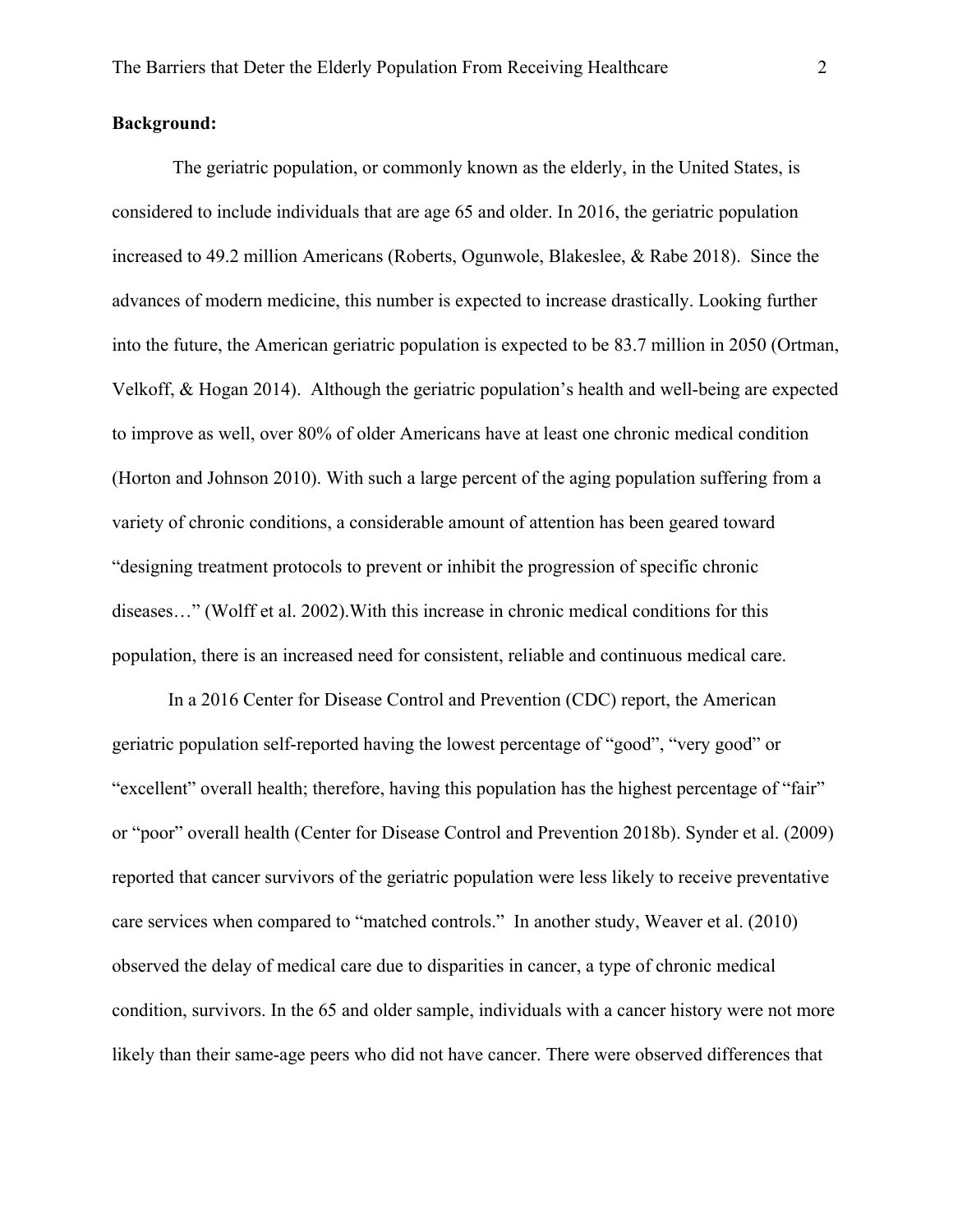suggest "the occurrence of medical comorbidities also may contribute to differences in forgoing care" (Weaver et al. 2010). Forgoing medical care is more common among the 65 and older population, regardless of whether the individual had cancer or not (Weaver et al. 2010).

In Pennsylvania, when compared to the United States, there is a similar trend in the quality of and access to healthcare for the geriatric population. According to the CDC, in 2016, Pennsylvanians aged 65 or older reported the second highest self-reported rating of having a "fair" or "poor" health (Center of Disease Control and Prevention 2018a). The Patient Safety Authority is an independent state agency created under the Medical Care Availability and Reduction Error (MCARE) Act in 2002 (Patient Safety Authority 2017). "Under the MCARE Act, healthcare facilities must report Serious Events (events that harm the patient) and Incidents or 'near misses' (events that do not harm the patient) to the Authority" (Patient Safety Authority 2017). The data that is reported annually in the authority's reports are only in regards to Serious Events and Incidents. Although the year of 2016 continued the downward trend of high-harm events, this is not the number of monthly reports that the Patient Safety Authority received in 2016. Out of these monthly reports, a majority of these reports are from older Pennsylvanians. According to the demographic information, the Patient Safety Reporting System (PA-PSRS) collects, the number and percentage of reports that the 65-74-year-old age group is the second highest reported group right after the 55-64-year-old group. A close third is the 75-84-year-old age group (Patient Safety Authority 2017). The reporting system demonstrates the idea of the low quality of healthcare in the geriatric population in the state of Pennsylvania. Patients, who are 65 years or older make up 41.0% of all of the PA-PSRS reports. This statistic represents "greater representation in the healthcare system regarding the number of [hospital] admissions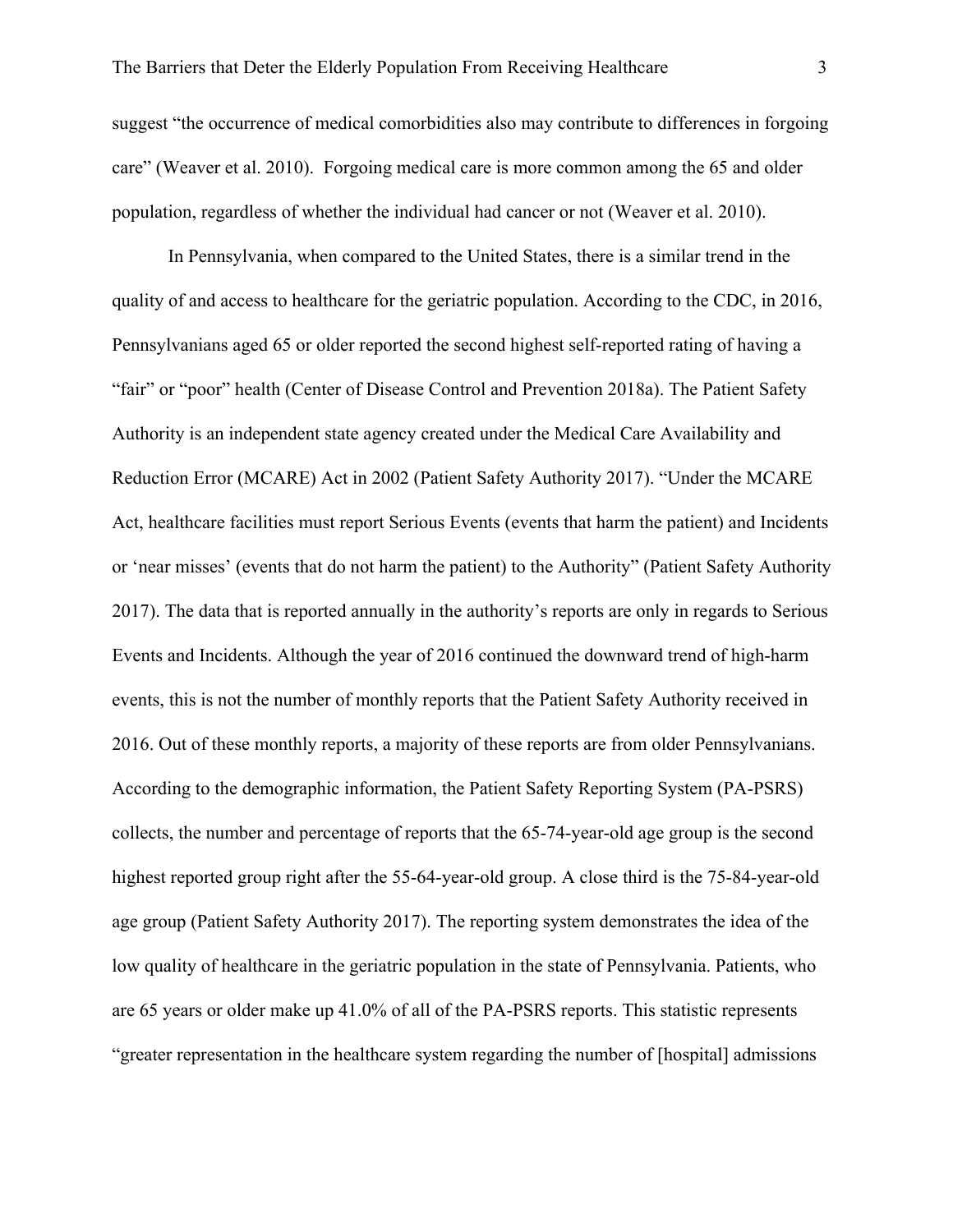and patient days" (Patient Safety Authority 2017). From this, it can be concluded that the elderly Pennsylvanians spend more time in the hospital and are less likely to receive any preventative care. In 2015, 39.8% of patients admitted to hospitals were at least 65 years of age. In addition to the 2016 data reported by the PA-PSRS, the 2016 data from the Pennsylvania Health Care Cost Containment Council (PHC4) showed the highest proportion of hospital reports in the 65-74-year-old population (Patient Safety Authority 2017). An individual's address does not just tell where he or she lives--it could predict the individual's life expectancy (Giordano 2018).

Two neighborhoods in Philadelphia, separated only by a few miles, can create a vast difference in regards to life expectancy. According to a census tract, individuals living in Philadelphia's Strawberry Mansion neighborhood is expected to live until 64. Seventeen minutes away, in Philadelphia's Lower Merion section, the average life expectancy at birth is 92 years (Giordano 2018). Consistent with population numbers, the Patient Safety Authority concludes one of the highest numbers of hospitalization reports in the Southeastern part of Pennsylvania. After adjusting the reported volume, the Southeast has the lowest number of Serious Events and Incidents reports per 1000 patient days (Patient Safety Authority 2017). Although this report seems promising for the Southeastern region, it does not factor in age difference. Approximately 1.6 million individuals live in Philadelphia and of these individuals, 24% are ages 55 and older (Philadelphia Corporation for Aging 2016). Of this percentage, 53% are aged 65 years or older. There is a surprising percentage of the geriatric population, in the county of Philadelphia, that face detrimental experiences of safety, neighborhood, and community factors. These factors pose a threat to their health and well-being. Across the Southeastern Pennsylvania region, 5.4% did not leave their homes during the daytime in the past month because they did not feel safe; out of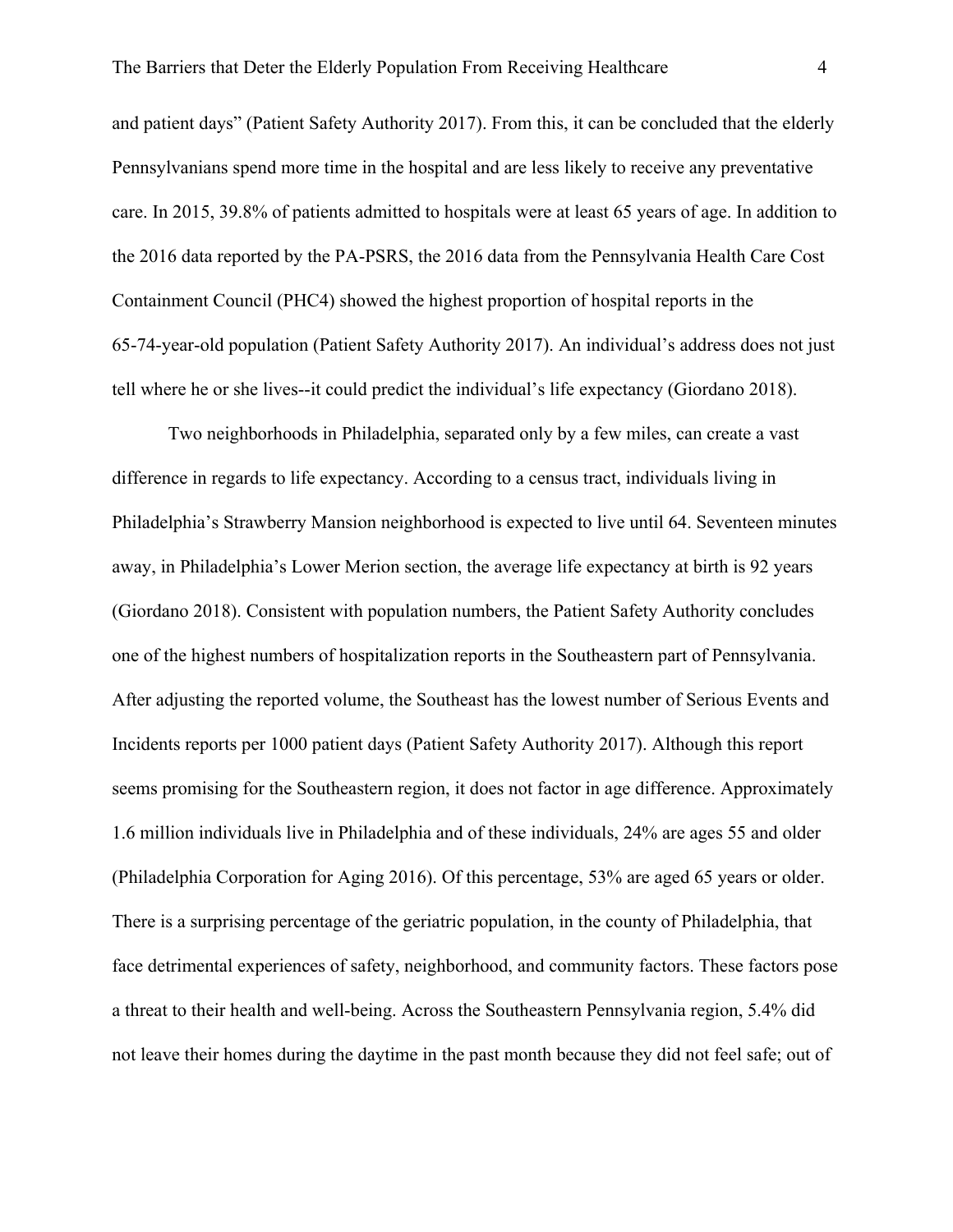the 5.4%, 10.6% of the older Pennsylvanians lived in Philadelphia County (Public Health Management Corporation 2014). Although the elderly population in Philadelphia County reported had the most favorable rating of "feeling of neighborhood togetherness" out of the other counties in Southeastern Pennsylvania, this was not the case for "feeling of neighborhood belonging" and "participation in neighborhood organizations" (Public Health Management Corporation 2014). The geriatric population, living in Philadelphia County, were the least likely to report they felt a sense of belonging in the neighborhood (11.5%) and participating in community organizations (53.5%). "These household, neighborhood, and community factors are important social determinants of health and can have a significant impact on the overall well-being of older adults, many of whom have additional health-related needs" (Public Health Management Corporation 2014).

## **Methods:**

#### Design:

This literature review revealed why the geriatric population faces tangible and intangible barriers when trying to access high-quality healthcare. A literature review allowed for the investigation of the various types of barriers that the geriatric population face in different settings; however, there was a focus more on urban areas, more specifically Philadelphia, where the medical field is prospering. An analysis of a literature review will, also, allowed for the creation of possible associations between the barriers of healthcare for the geriatric population. Materials:

This literature review was broad when choosing keywords to search due to interchanging of the terminology. The articles that were included had a minimum requirement, specifically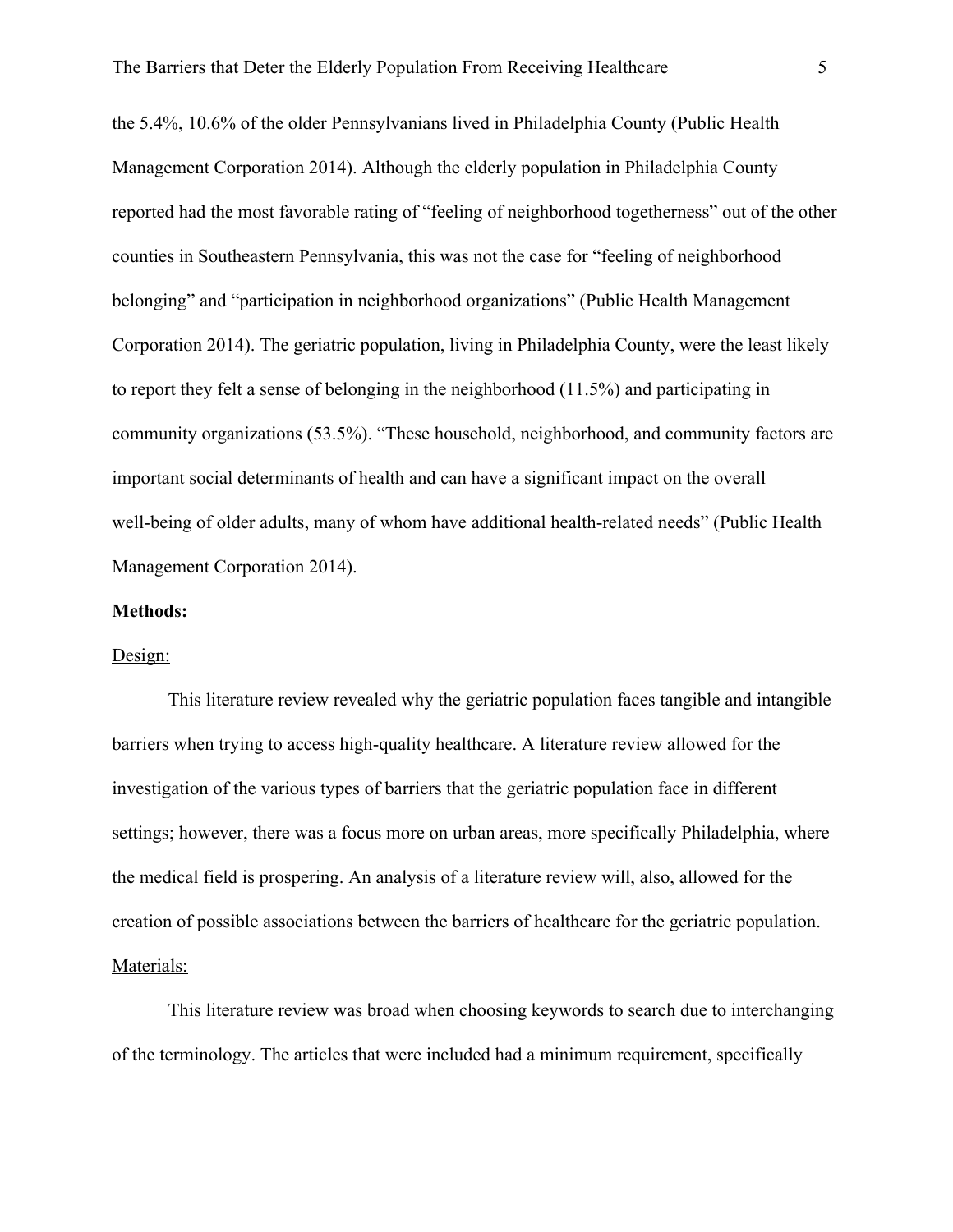applying to the geriatric population in the United States of America. While the background information and some statistics included articles dating back to 2004, recent articles were cited to ensure information was still relevant. Additional articles were searched based on an original article by Horton and Johnson (2010) that mentioned the barriers of access to the quality of healthcare for the geriatric population. Then, it was determined which barriers were the most significant by which barriers had the highest statistics.

## **Results and Discussion:**

The geriatric population faces many challenges regarding their health and well-being. This includes their medical conditions, which mainly consists of them to see at least one physician regularly, but also how this population can access the care they need and the quality of care they receive. There are many gaps in the access and quality of care, which the geriatric population receive, especially in the later stages of life. The access and the quality of care, which the geriatric population obtains is affected by many physical barriers (Buttigieg, Ilinca, de Sao Jose, & Larsson 2018).

#### Tangible barriers:

Cost of medical care seems to be one of the important, tangible aspects in regards to the lack of access and quality of care (Fitzpatrick et al. 2014). Poverty can limit the elderly population from seeking healthcare (Horton and Johnson 2010). Nineteen percent of elderly Philadelphians live below 100% of the Federal Poverty level (Philadelphia Corporation for Aging 2016). In a study conducted by Fitzpatrick et al. (2004), older adults who earned \$50,000 US dollars or more were 2.6 times less likely to report barriers accessing health care when compared to older adults earning less than \$12,000 US dollars (Horton and Johnson 2010). A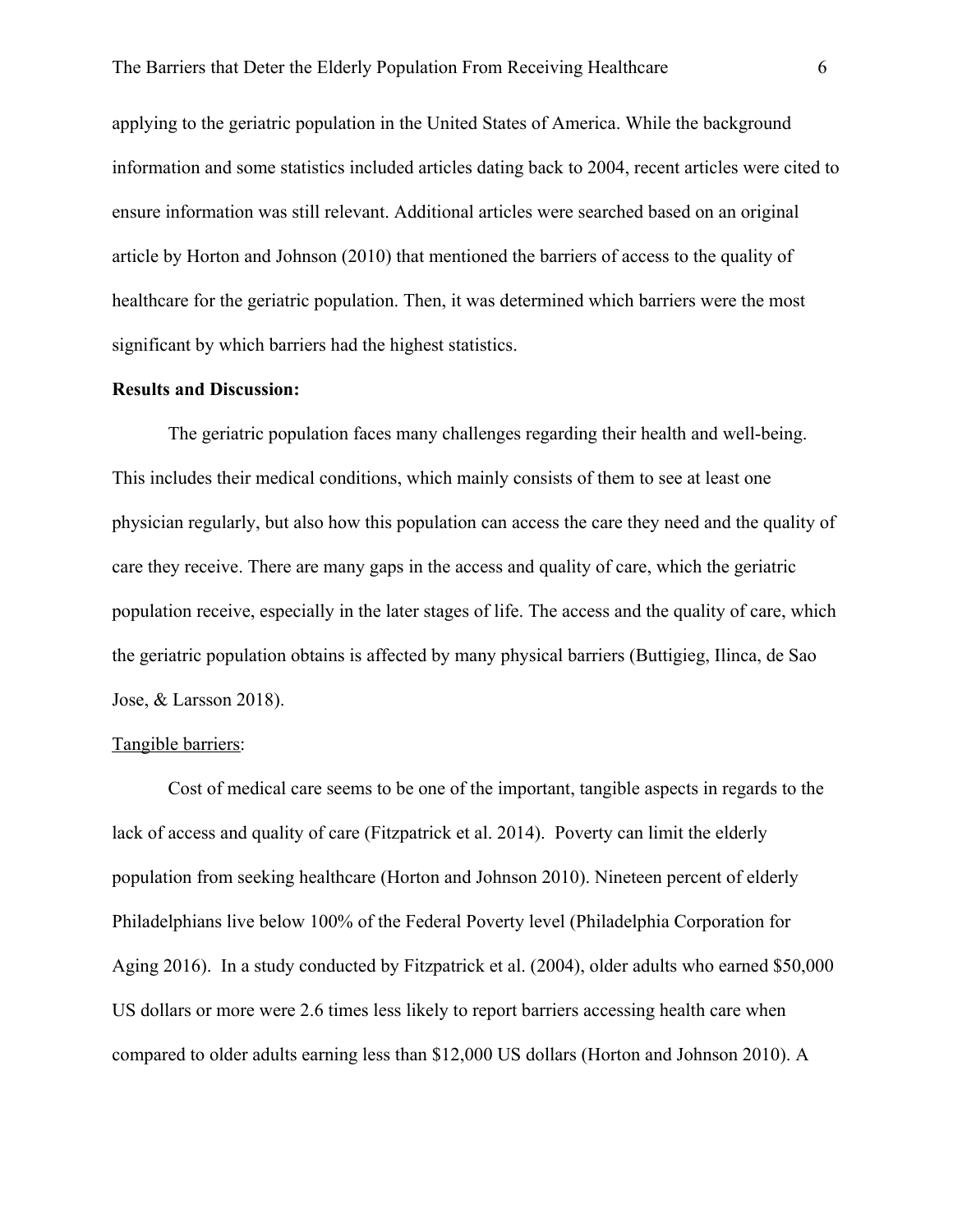\$10,000 US dollar increase in median income gave an individual an additional 0.5 years of life (Giordano 2018). Under the Affordable Care Act, Medicare has given the perception of making access to health care, for older Americans, look similar (Fitzpatrick et al. 2004).

"Not all elderly adults qualify for health insurance coverage sponsored by the government, like Medicare and Medicaid." (Horton and Johnson 2010). Out-of-pocket spending is the most significant financial burden for Medicare patients (Fitzpatrick et al. 2004). When compared to 12% of the population aged 18-44, 40% of the older population, in 2003, spent more than \$1000 per year on out-of-pocket medical expenses (Horton and Johnson 2010). American senior citizens have more barriers, related to cost when compared to seniors in other industrialized countries. When compared to seniors in other industrialized countries, in 2014, elderly Americans "are more likely… to report skipping needed medical care due to costs (19% vs. 6% on average), having difficulty paying medical bills (11% vs. 3% on average), and spending \$2000 or more in out-of-pocket expenses (21% vs. 7% on average)" (Cox 2014). It was reported, in 2016, 36% of all health spending consisted of the elderly population. When comparing this population to other age groups, this is the highest percentage in regards to health spending. It is, also, shown spending on medical services increases when an individual is in the older age group (Sawyer and Claxton 2019). With an increased need for medical service, the nationwide shortage of physicians and more specifically geriatricians impacts this population more drastically.

In the United States, geriatrics is a medical specialty that is not a favorite choice among internal medicine residents. As of 2016, there were 7,000 practicing geriatricians in the United States (Hafner 2016). There is a significant difficulty in "recruiting doctors into relevant medical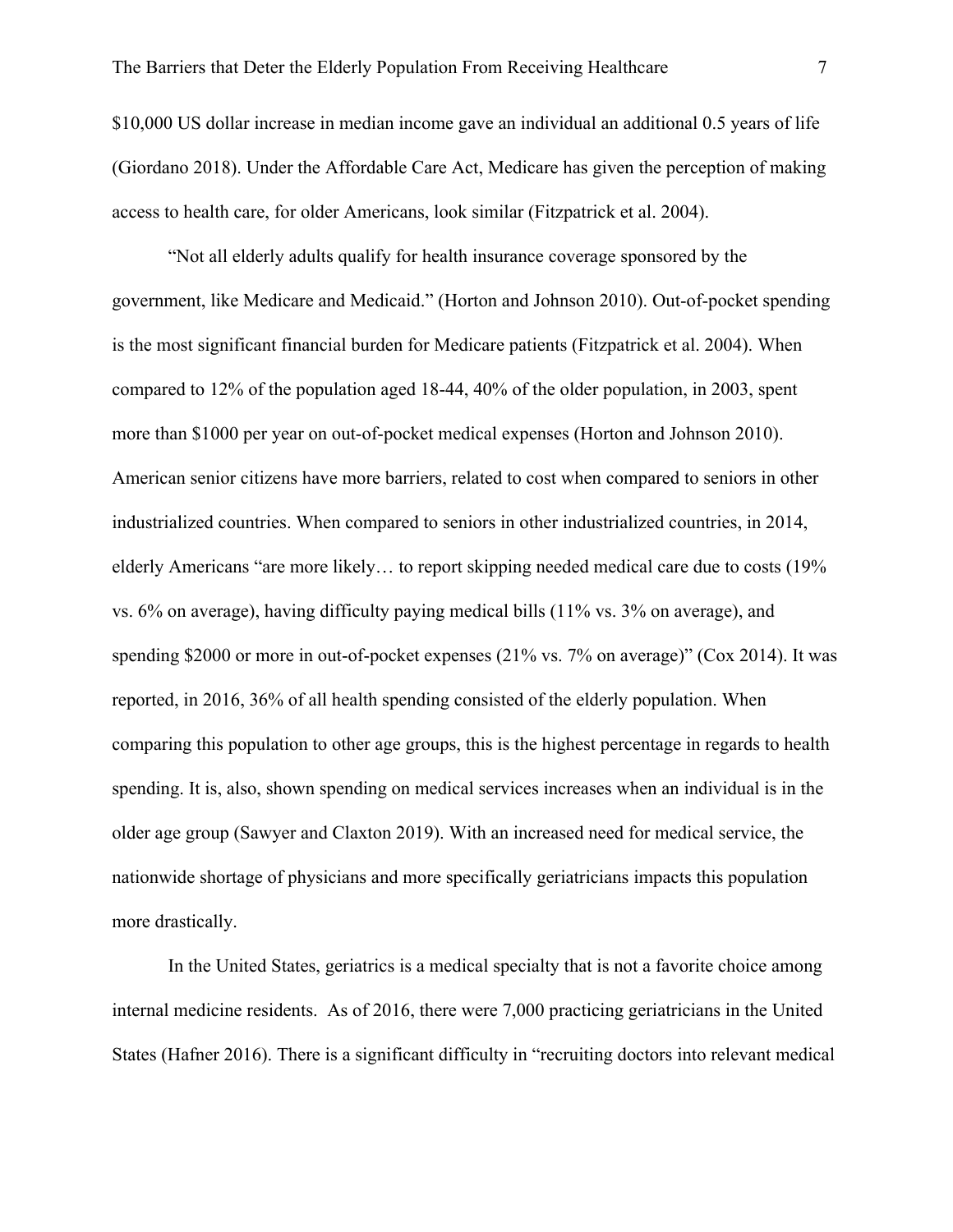specialties, such as geriatric medicine…" (Fisher, Garside, Hunt, & Lo 2015). One of the challenges is the number of medical schools teaching geriatric medicine. The number has decreased (Fisher et al. 2015). To meet the increasing demand, the American Geriatrics Society estimates medical schools need to "train at least 6,250 additional geriatricians between now and 2030, or about 450 more a year than the current rate" (Hafner 2016). There are many reasons as to why there is a comparably low number of geriatricians. The field of geriatrics is one of the lowest paying specialties in medicine. A geriatrician, in private practice, earns approximately \$20,000 less, "although geriatrics requires an extra year or two of training beyond that of a general internist…" (Hafner 2015). Also, medical students have a negative view or attitude towards elderly patients (Fisher et al. 2015). There are, occasionally, medical students and residents who are inspired by an old family member and choose to pursue geriatrics; however, the majority of medical students and young physicians admit to the difficulty to be interested in the slow-paced field of geriatrics and having to deal with all of the complications of caring for the older population (Hafner 2015). Although the healthcare system is set up in frameworks, it can get complex.

## Tangible/Intangible barrier:

Navigating healthcare system presents difficulties among a majority of the population, especially for the elderly population. In a previous study, researchers concluded government health care patients lacked the knowledge to thoroughly understand the programs' rules and regulations (Horton and Johnson 2010). Horton and Johnson (2010) observed that 48% Medicare and Medicaid recipients felt the "application was unduly long and complicated, and simply obtaining the application and other documentation was a major challenge." Health literacy is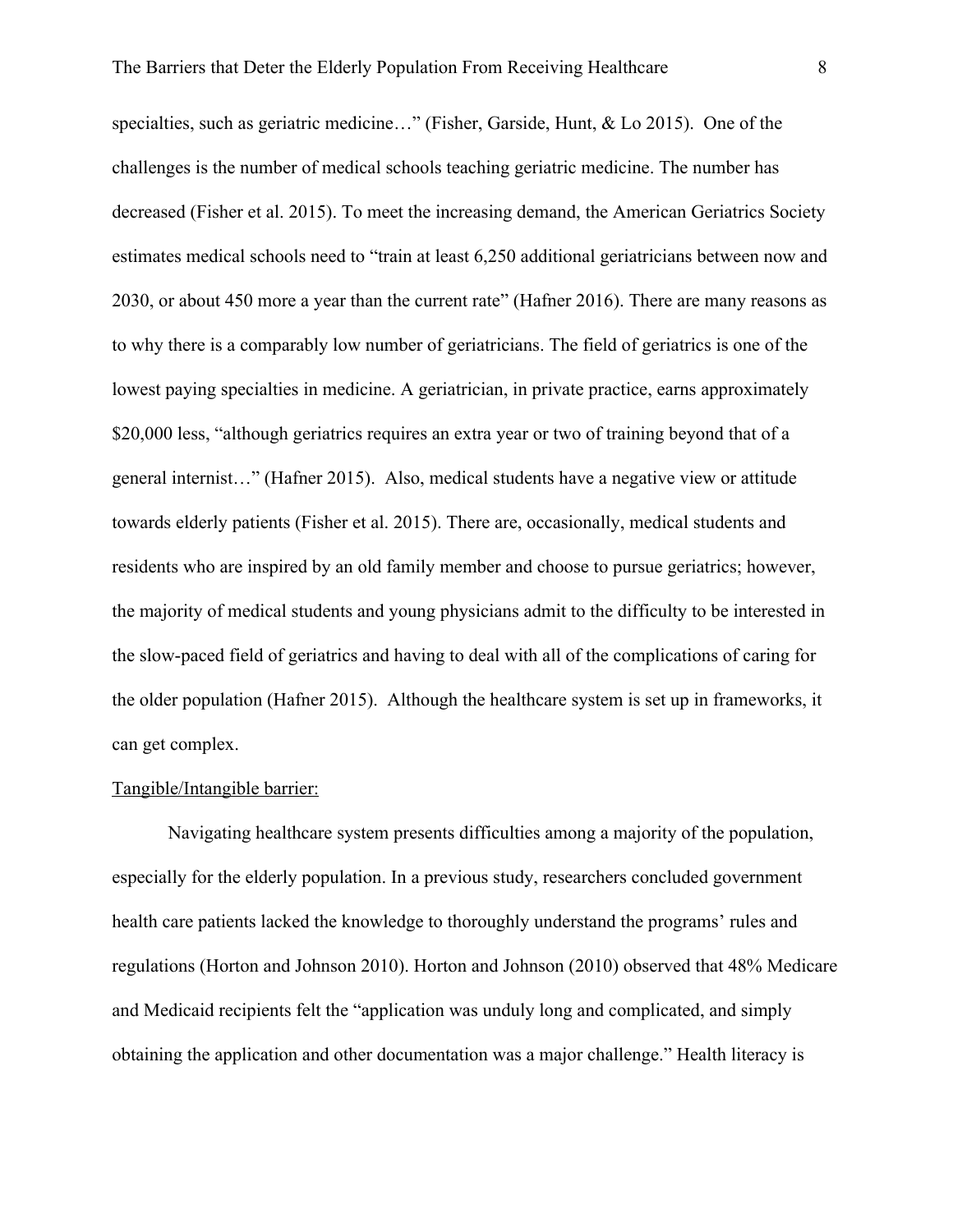defined as the "degree to which individuals have to obtain, process, and understand basic health decision" (Howard, Gazmararian, & Parker 2005). Research has shown there is an established relationship between health literacy and health outcomes. Many models indicate that health outcomes are influenced by health literacy; health literacy affects the self-efficacy, knowledge, health behaviors, health-related perceptions and experiences, and familiarity with health concepts (Fernandez, Larson and Zikmund-Fisher 2016). Fernandez et al. (2016) confirmed a "significant positive relationship between self-reported health literacy and health behaviors… and perceptions of social standing and control over health" among the elderly population. This study found that the female participants, who were inadequately health literate were less likely to receive a mammogram in the past two years. Findings from other studies of older adults, with a minimal amount of health literacy, have negative perceptions about themselves and worry about being seen as incompetent. It was determined, from these studies, there is a positive relationship between health literacy of the geriatric population and perception of social standing (Fernandez et al. 2016). The impression of the physician's attitudes and behaviors, towards the elderly's health and well-being is also a cause for the lack of quality health care of the geriatric population (Fitzpatrick et al. 2004).

## Intangible barriers:

Studies exemplify great ageism and negative stereotypes of the condition and abilities of the older research participants. Studies, in which age discrimination is evident, display themes of "using inappropriate and diminishing language with older individuals" (Buttigieg et al. 2018). Since health care professionals heavily base their medical professionalism on research, it is not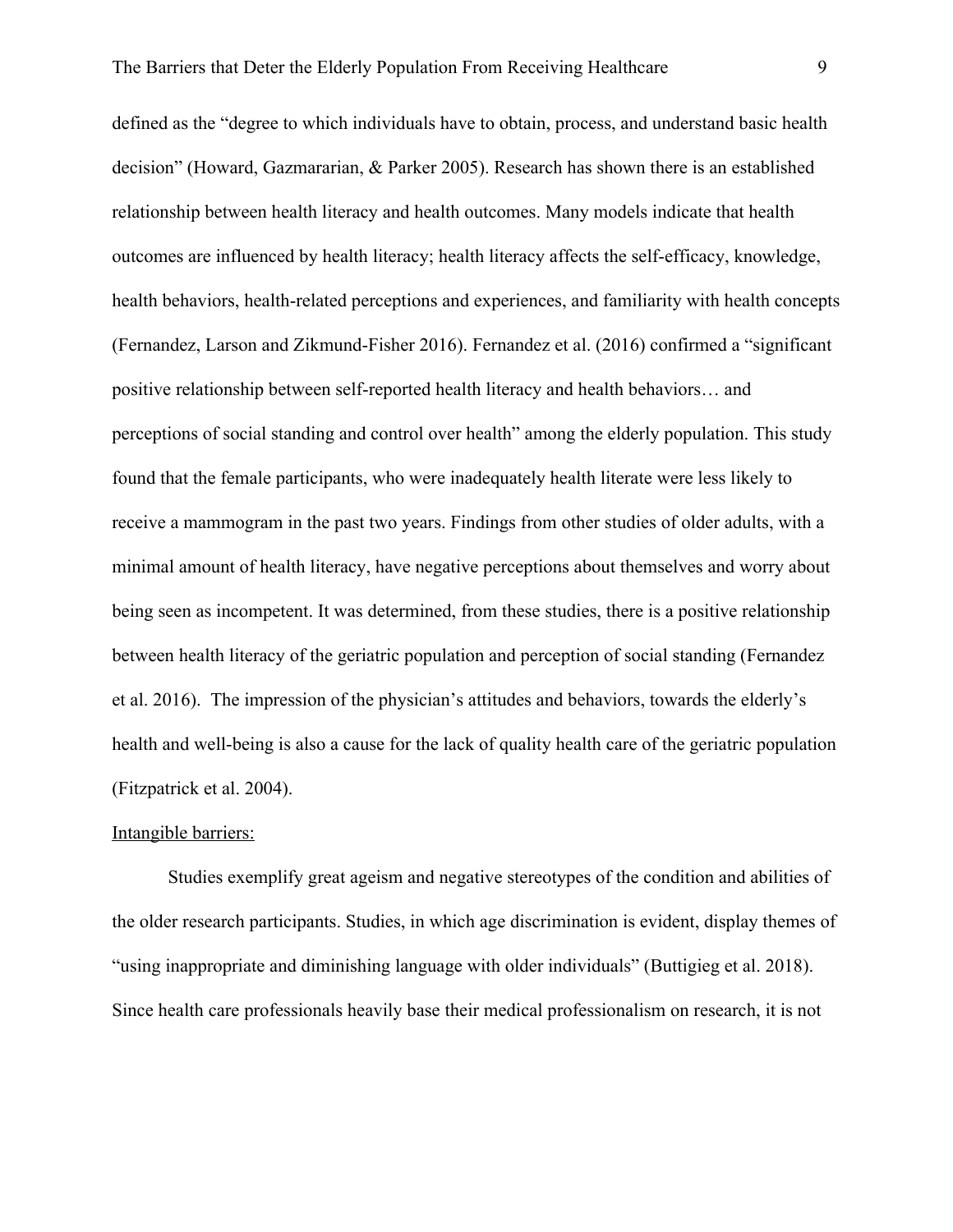surprising these medical professionals mimic similar attitudes and behaviors towards geriatric patients.

The age of the individual greatly influences the access to critical care, in which geriatric patients receive from medical professionals. There is a "significant difference in the access to treatment, depending on the patients' chronological age" (Buttigieg et al.2018). The difference in treatment is evident, in previous findings, through ageism and age discrimination against the geriatric population. This discrimination is among many health care and social services professionals. Health care professionals display ageism through neglect in routine care. The theme of neglect is demonstrated by the health care professionals not being accurate in the diagnosis due to the use of ageist language, and using cheaper medical supplies on older patients (Buttigieg et al. 2018). Over time physicians and other healthcare professionals may develop a particular pattern of speech "sometimes referred to as patronizing communication or elderspeak based on stereotyped expectations about the aging process" (Sun and Smith 2017). Another study concluded insensitive treatment, in regards to communication and attitude, towards the elderly population was the reason why ageism exists in the health care system (Buttigiegg et al. 2018). Physicians spend less time with patients due to completing managerial tasks; therefore, patients interpret this as a lack of care. This disregard could prevent patients from seeking medical attention in the future ( Fitzpatrick et al. 2004). "Nonetheless, such attitudes can lead to improper care or delayed diagnosis, assessment, and treatment with clear risks for negative health outcomes" (Buttigieg et al. 2018).

These attitudes displayed by the health care professionals reinforced the geriatric patients feeling invisible/forgotten and feeling like objects rather than humans (Buttigieg et al. 2018).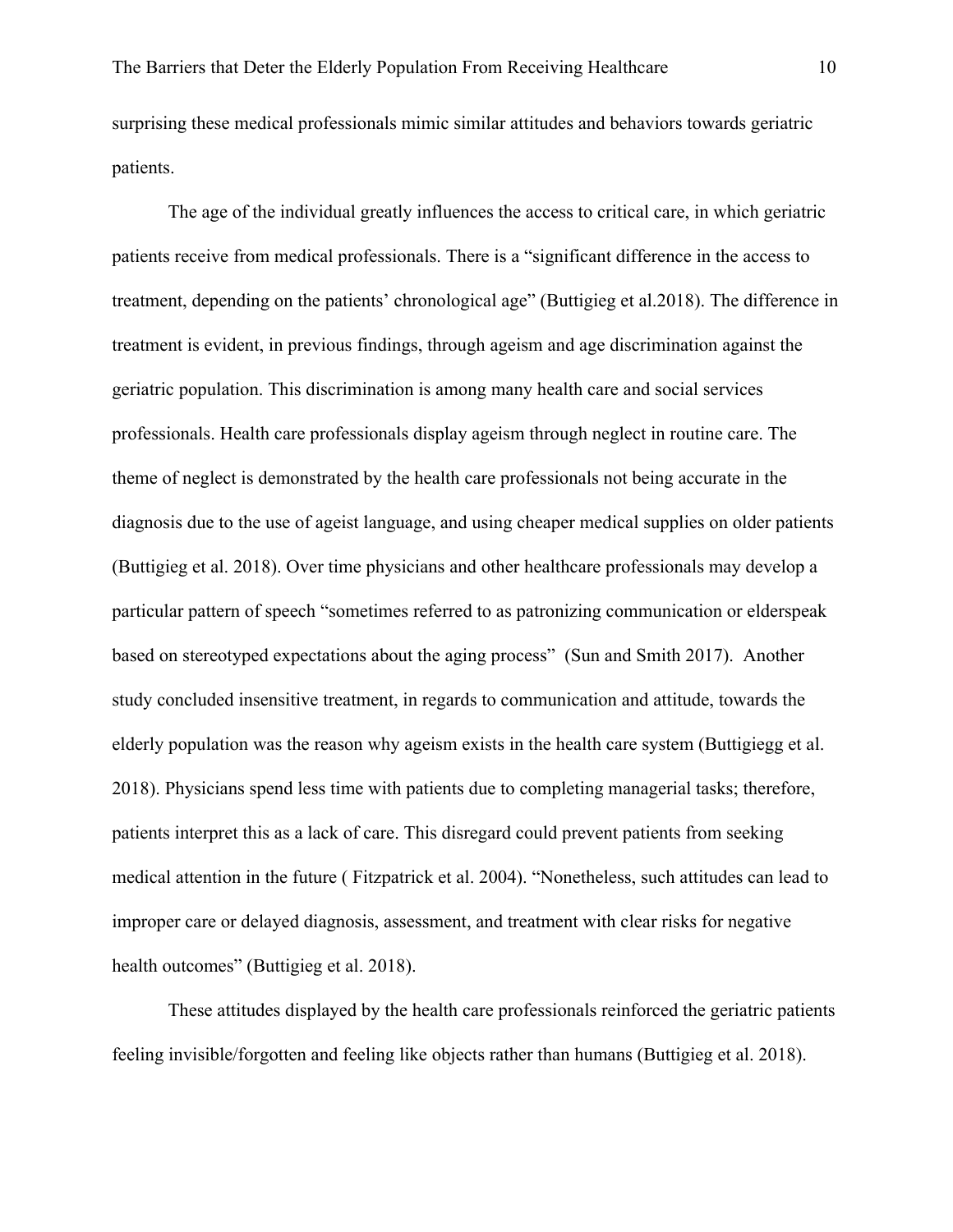Several previous studies conclude "psychosocial concerns" are far more significant than other tangible or logistical reasons when the elderly avoid or delay seeking medical care (Sun and Smith 2017). These concerns include the "perceived lack of responsiveness" and attention from the physician (Sun and Smith 2017). The feeling of being forgotten sets the stage for geriatric patients of establishing their perception of aging. This perception is created when the population subjectively evaluates one's own experience, in regards to aging. "Self-perceptions of aging (SPA)" cause negative ramifications for "the health of the aging population" (Sun and Smith 2017). This population's views of aging affect their health and use of medical resources. Prior research has shown individuals, aged 65 and older, with negative perceptions of aging are less likely to seek preventive medical care; therefore, these individuals are more likely to use immediate medical care or being hospitalized. One cause for this may be that older adults with a negative viewpoint are delaying necessary medical care and then cause further health complications. "Finally, older adults with more negative SPA were more likely to belong to the subgroup who disliked going to the doctor. Although only approximately 20% of respondents belonged to the dislike subgroup, disliking going to the doctor was the most cited reason for delaying care among all respondents " (Sun and Smith 2017).

# Differences in rural settings:

Recent data from the Health and Human Resources Administration of the US Department of Health and Human Services, accessing health care is a major challenge that faces patients in rural populations. The barriers display a "visible and disproportionate lack of services" (Douthit, Kiv, Dwolatzky, & Biswas 2015). These challenges, then, cause serious consequences, which affect the health outcomes of these patients. Douthit et al. (2015) concluded that there were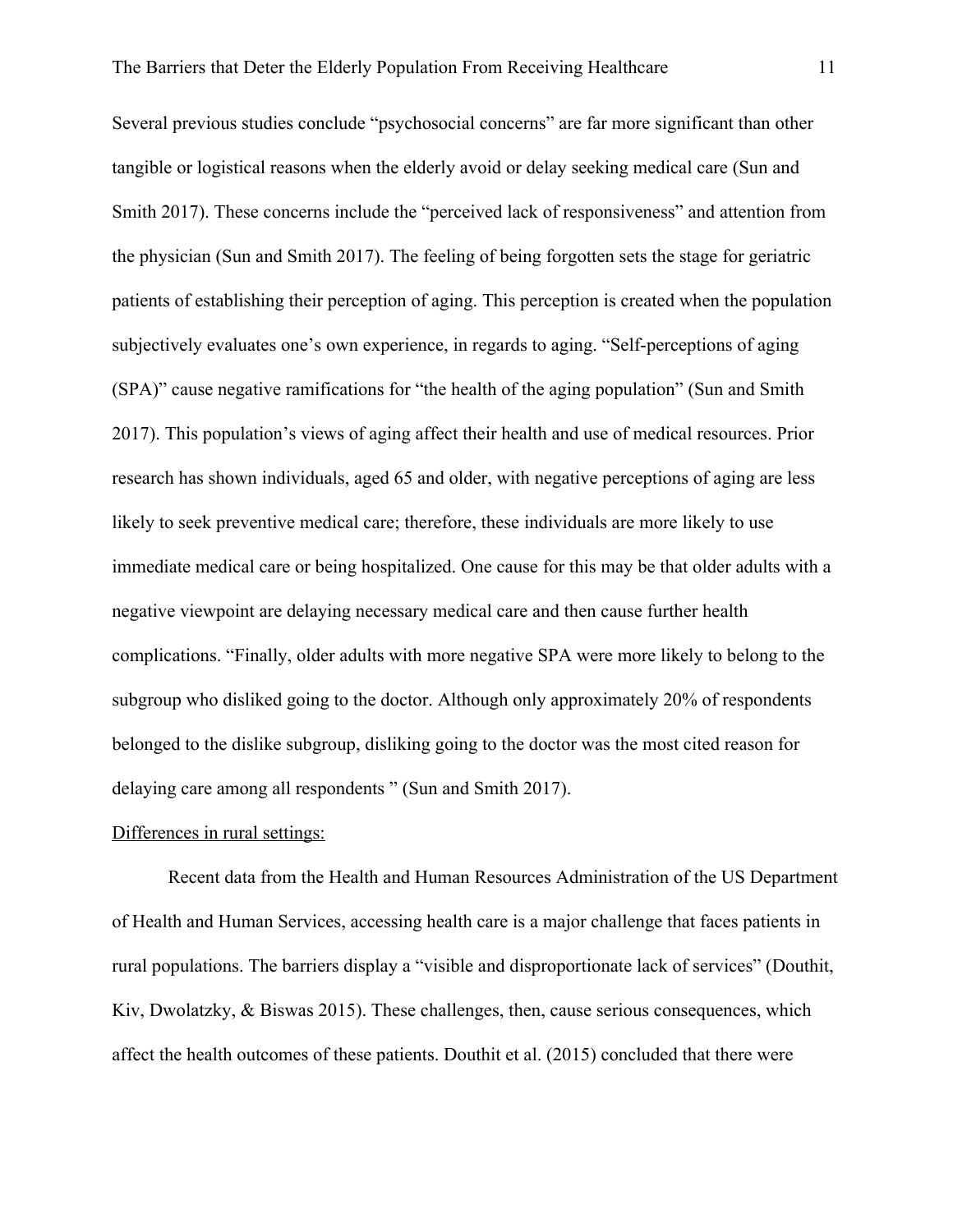similarities of the types of barriers, which exist for all geriatric patients regardless of their location; however, it seems like these barriers more greatly affect elderly patients, who live in rural settings. One issue that appears to be defining for older adults is transportation on getting to the doctor. Getting to and from the doctors is an obstacle when elderly patients attempt to accessing health care. In previous studies, elderly patients in rural counties were interviewed how they travel to doctor's appointments for regular checkups and follow-up appointments. The study drew conclusions that possession of a vehicle did not dramatically affect attendance for appointments; however, the study concluded that older patients are not likely to travel to go to doctor's appointments if the physician's' office is far away. Another study showed that travel time increases difficulty in traveling to attend appointments (Douthit et al. 2015). Although patients try to overcome this challenge, an additional study suggests that distance is an excuse for elderly patients, living in rural areas, for not receiving care. To ensure patients have access to care and with digital medical technology advancing, online medical services were made available across the United States and in other parts of the world (Douthit et al. 2015).

"The implications for the provision of health services, from essential health education and information to making an appointment and checking the results of investigations online, have made telemedicine an attractive proposition in rural health and across long distances" (Douthit et al. 2015).

## **Conclusions:**

It is especially important that we, as a society, can provide as many solutions as possible. First, medical professionals, public health officials, and policymakers must address the negative aging stereotypes and delay of health care delay amongst the geriatric population. "Promoting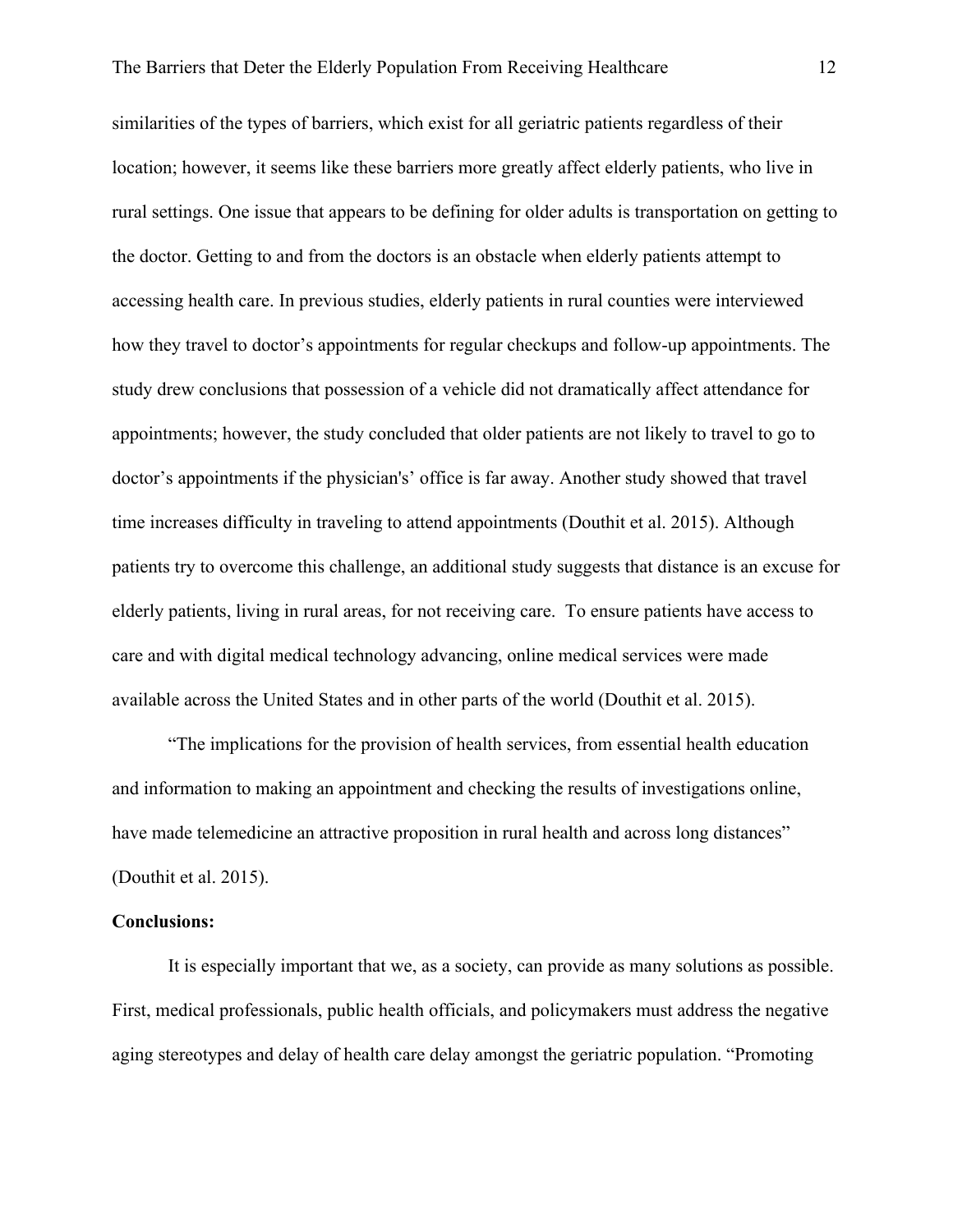more positive aging self-perceptions may help older adults counter automatic old age attributions and take time to more critically evaluate their symptoms. Consequently, older adults with more positive views on aging may interpret new bodily discomforts as cues for seeking medical attention rather than inevitable products of the aging process" (Sun and Smith 2017).

Once there is no negative stigma of aging, then additional programs and resources can be developed to assist the elderly population. Defined by the World Health Organization (WHO), intrinsic capacity is the overall health and well-being of an individual. Intrinsic capacity encompasses mobility, cognition, vitality, psycho-social, and neurosensorial. The association of intrinsic capacity is a result of additive results of many social and economic variables. These variables are detrimental to the health of individuals across their lifetime. "One crucial consequence is that an older age the people with the greatest health needs tend to also be those with the fewest resources to call on to address them. This association has major implications for policy, which will need to be crafted in ways that overcome, rather than reinforce these inequities" (Beard, Officer, de Carvalho, Sadana, Pot, Michel, Llyod-Sherlock, Epping-Jordan, Peeter, Mahanani, Thiyagarajan & Chatterji 2016).

In response, the World Health Organization published a world report on healthy aging. It includes a framework designed to take into account the later part of life. This report focuses on themes of capacity and ability, highlighting healthy aging should be defined "as the process of developing and maintaining the functional ability that enables wellbeing in older age" (Beard et al. 2016). There are four areas of priority, the WHO suggests focusing on, which will achieve the aim of functional ability and intrinsic capacity in the older population. Most importantly, the healthcare system needs to direct attention on a more integrative approach to the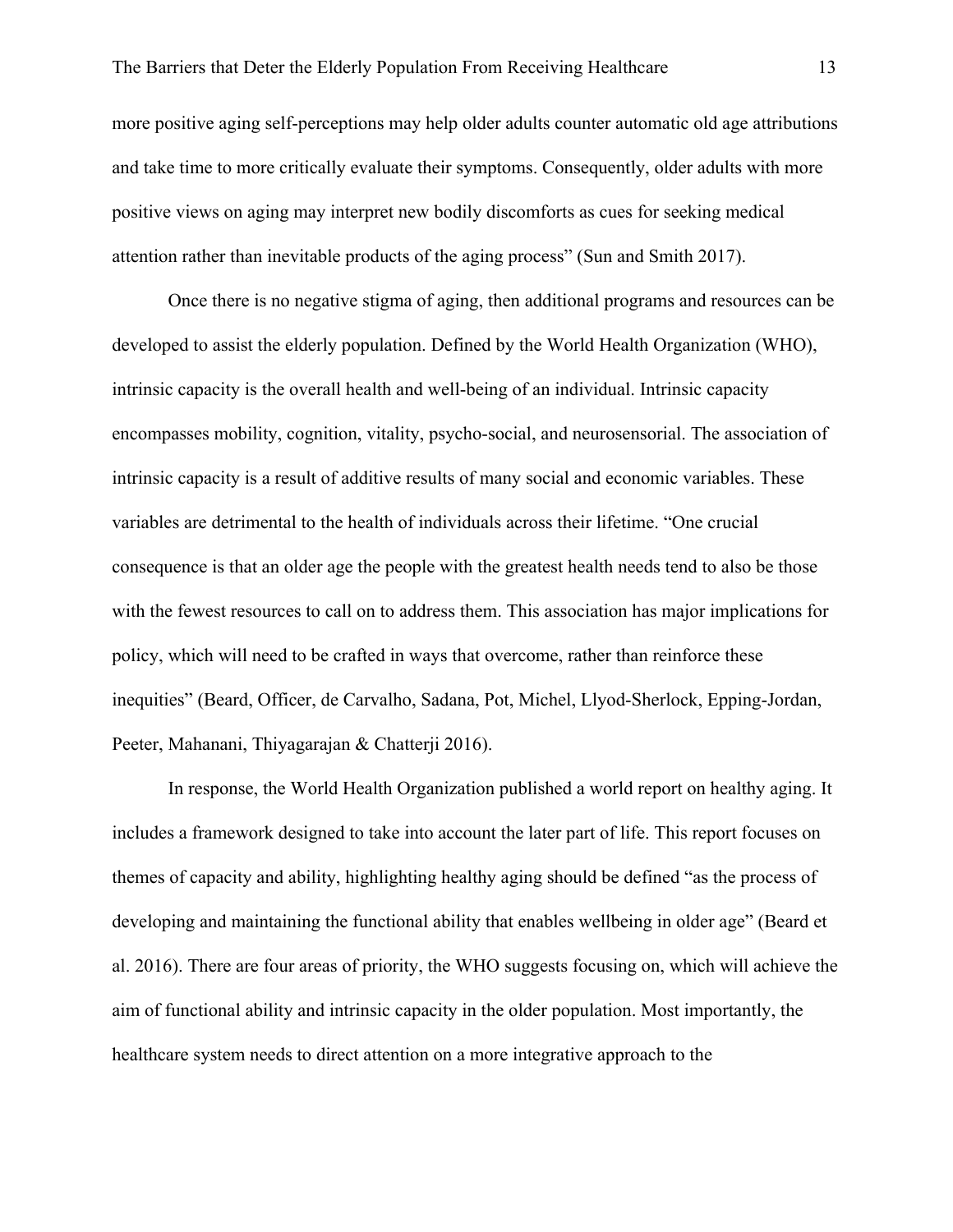"multidimensional demands of older age" rather than treating specific diseases independent from one another (Beard et al. 2016). Therefore, healthcare should be reformed to provide affordable and comprehensive long-term care. Long-term care should provide the ability to function for the elderly population who are at great risk to lose substantial amounts of capacity. Also, this care and support should coincide with "basic rights, fundamental freedoms, and human dignity (Beard et al. 2016). Improvement amongst measurement, monitoring, and understanding is needed to close the gap of analyzing major concepts, specifically the exclusion of the elderly population in clinical trials for which they are the primary recipients. Advancement of the contribution of five realms of functional ability that are essential for healthy aging: meeting the basic needs of the geriatric population; "learn, grow, and make decisions; move around; build and maintain relationships; and contribute. Together these abilities enable an older person to age safely in a place that is right for them, to continue to develop personally and to contribute to their communities while retaining autonomy and health" (Beard et al. 2016). Successful programs of rural telemedicine include sharing information and improving communication between providers, policymakers, and the community. One improvement that needs to be made is the communication aspect. In rural communities, in the United States, one-quarter of households do not have access to the Internet. Less than one-third of the elderly rural population use the Internet to retrieve information regarding their health and well-being; among the geriatric population with low levels of health literacy, 10% or less is capable of searching and retrieving information regarding health online. The health outcomes, which result, might be because rural patients have "different health-seeking behaviors compared to their urban counterparts; and this, coupled with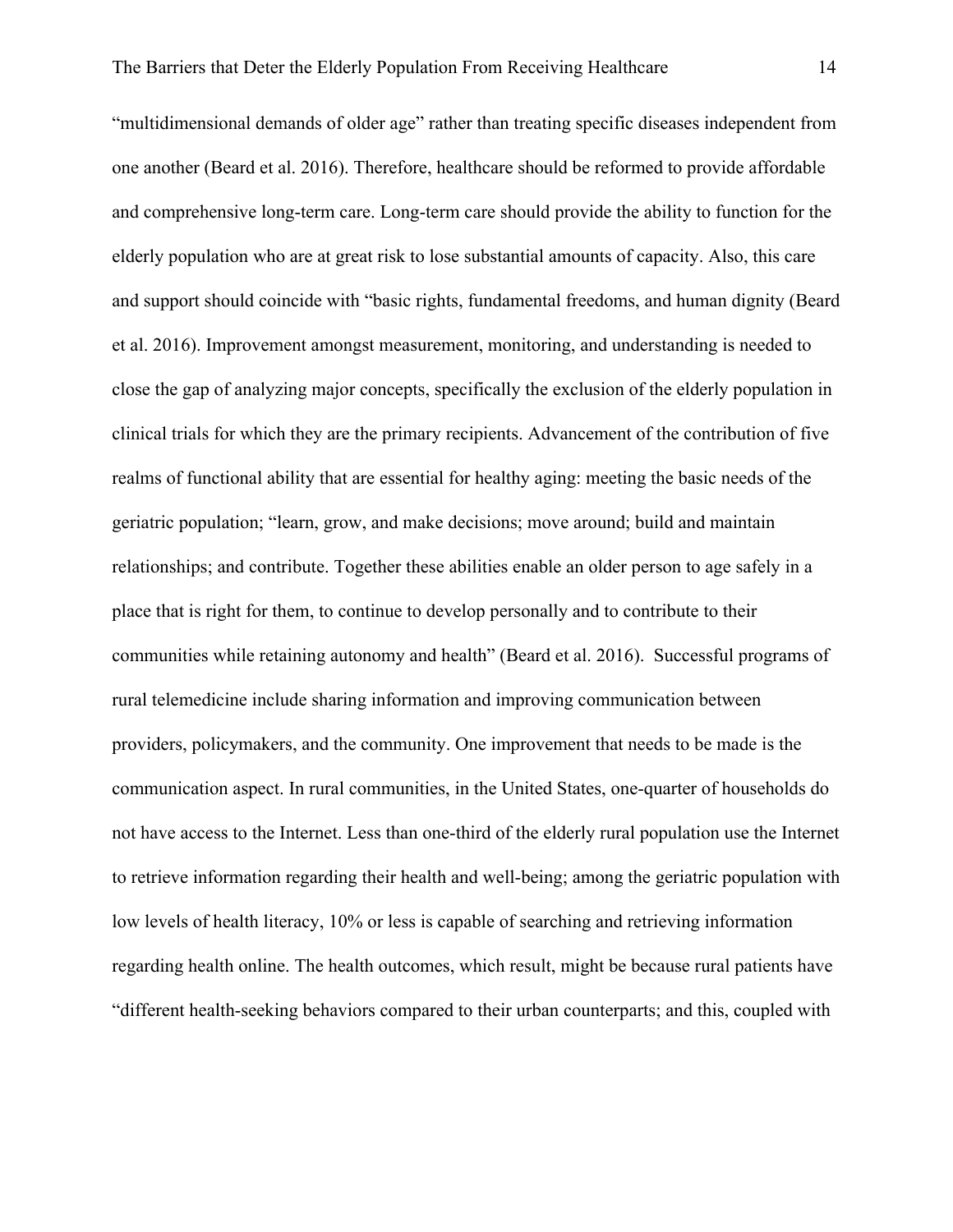different approaches to patient care among physicians, exacerbates the disparity in expectations and delivery of care" (Douthit et al. 2015).

Since the practice of medicine is consistently improving, society must be able to adapt to these advancements to improve the quality of life of the geriatric population. The World Health Organization's report stresses redeveloping the healthcare system "to ensure coverages of integrated services without financial burden, that are centered on the needs and rights of older people, and to deliver care built around a common goal of functional ability" (Beard et al. 2016). Recently, there has been a shift towards patient/person-centered care (PCC). Rather than focusing on the "traditional biomedical model," PCC favors "personal choice and autonomy for people receiving health services" (Kogan, A. C., Wilber, K., & Mosqueda, L. 2016). A defining characteristic of patient-centered care is how it is implemented and accomplished. Literature reviews on PCC focus on how it includes the implementation of the patient's "preferences, values, beliefs, and family or fictive kin into the decision making process related to daily life and care in clinical practice and in social serving settings" (Kogan et al. 2016). Patient-centered care has become an important route of patient care, especially for the elderly population. PCC is more likely to affect on these patients because this population requires more complex care than younger patients. Although PCC for the geriatric population has been successfully implemented and practiced in long-term care, dementia care, hospital-to-home transitional care, and palliative and hospice care, there is a significant gap of PCC implementation in outpatient care, such as home-based and community-based services.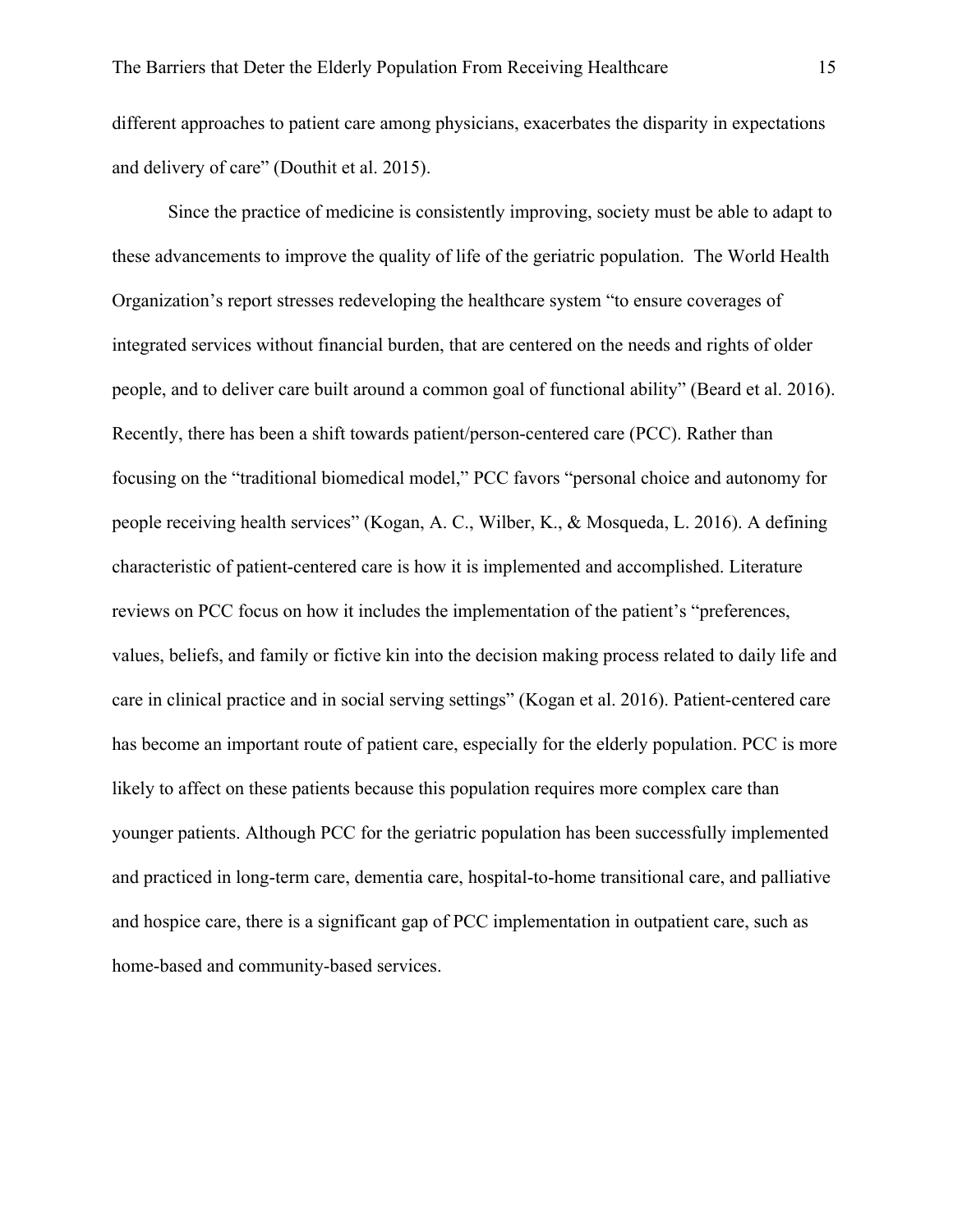# References

Beard, Dr. J .R., Officer, A., de Carvalho, Dr. I. A., Sadana, R., Pot, A. M., Michel, J. P., Llyod-Sherlock, P., Epping-Jordan, J. E., Peeters, G. M. E. E., Mahanani, W. R., Thiyagarajan, J. A., & Chatterji, S. (2016). The World Report on Ageing and Health: A Policy Framework for Healthy Ageing. *The Lancet, 387,* 2145 - 2154. https://doi.org/10.1016/S0140-6736(15)00516-4

- Buttigieg, S. C., Ilinca, S., de Sao Jose, J. M. S., & Larsson, A. T. (2018). Researching Ageism in Health-Care and Long Term Care. In *International Perspectives on Aging: Contemporary Perspectives on Ageism*(29). Retrieved from https://link.springer.com/content/pdf/10.1007%2F978-3-319-73820-8.pdf
- Center for Disease Control and Prevention. (2013). *The State of Aging and Health in America 2013*. Retrieved from

https://www.cdc.gov/aging/agingdata/data-portal/state-aging-health.html

Center for Disease Control and Prevention: Behavioral Risk Factor Surveillance System. (2018, September 4). *Healthy Aging Data: Overall Health: Pennsylvania*. Retrieved from https://nccd.cdc.gov/aging\_data/rdPage.aspx?rdReport=DPH\_HAP.ExploreByLocation& rdRequestForwarding=Form

Center for Disease Control and Prevention: Behavioral Risk Factor Surveillance System. (2018, September 4). *Healthy Aging Data: Overall Health: United States, DC, and Territories*. Retrieved from

https://nccd.cdc.gov/aging\_data/rdPage.aspx?rdReport=DPH\_HAP.ExploreByLocation& rdRequestForwarding=Form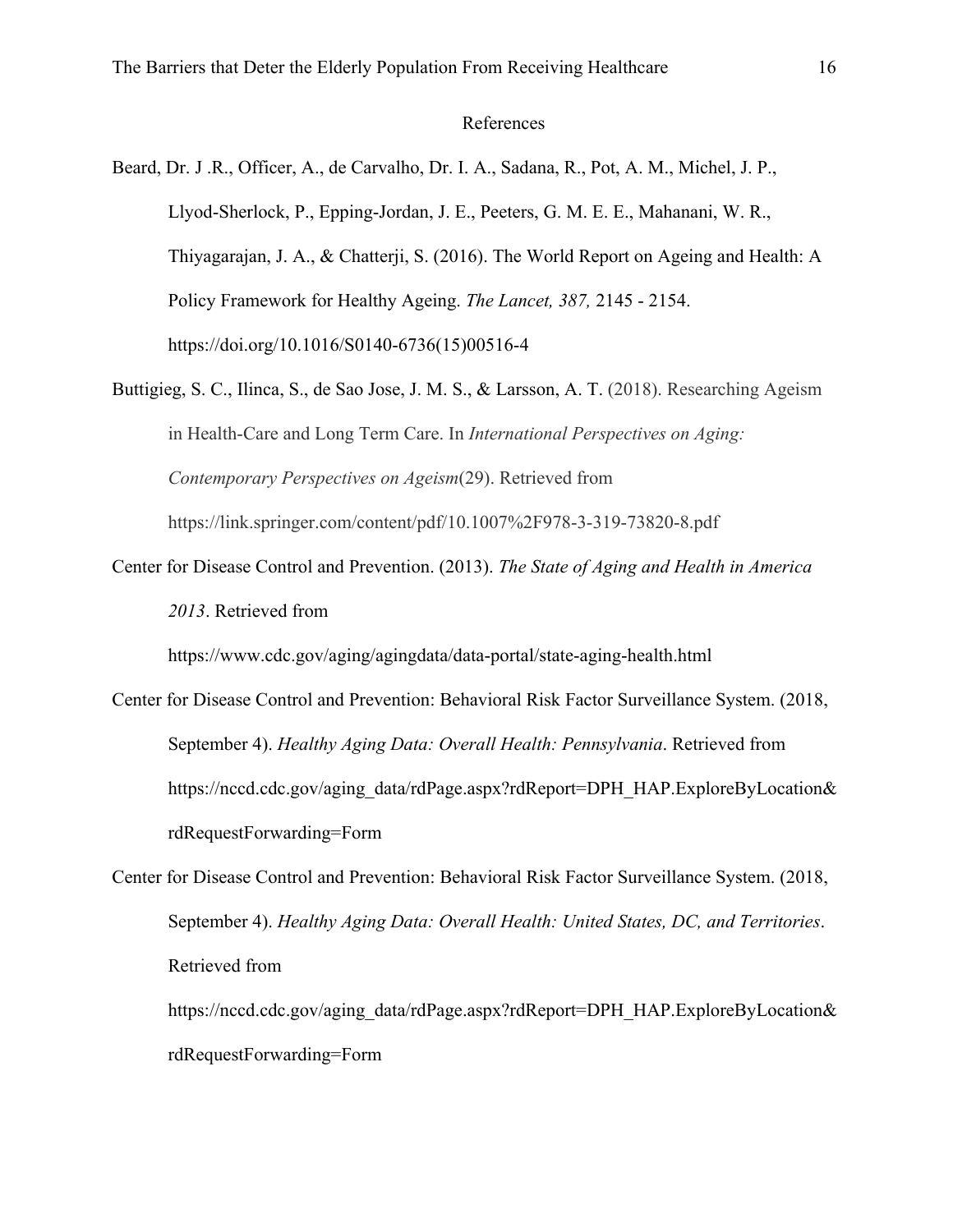Cox, C. (2014, December). Older Americans Report More Difficulty Affording Care than Seniors in Comparable Countries. [Website]. Retrieved from https://www.healthsystemtracker.org/brief/older-americans-report-more-difficulty-affordi ng-care-than-seniors-in-comparable-countries/#item-start

Douthit, N., Dwolatzky, T., Biswas, S. (2015) Exposing Some Important Barriers to Health Care Access in the Rural USA. *Public Health, 129,* 611-620. https://https://doi.org/10.1016/j.puhe.2015.04.001

- Fernandez, D. M., Larson, J. L., & Zikmund-Fisher, B. J. (2016). Associations Between Health Literacy and Preventative Health Behaviors Among Older Adults: Findings from the Health and Retirement Study. *BioMedCentral: Public Health, 16,* n.p. https://doi.org/10.1186/s12889-016-3267-7.
- Fisher, J. M., Garside, M., Hunt, K., & Lo, N. (2014). Geriatric Medicine Workforce Planning: A Giant Geriatric Problem or has the Tide Turned? *Clinical Medicine, 14,* 102-106. https://doi: 10.7861/clinmedicine.14-2-102
- Fitzpatrick, A.L., Powe N. R., Cooper, L.S., Ives, D.G., & Robbins J.A. (2004). Barriers to Health Care Access Among the Elderly and Who Perceives Them. *American Journal of Public Health, 94*, 1788-1794. https://doi: 10.2105/ajph.94.10.1788
- Giordano, R. (2018, December 18). Where Do You Live? It May Give Clues to How Old You'll Grow, Federal Data Suggests. *The Philadelphia Inquirer.* Retrieved from https://www.philly.com/
- Hafner, K. (2016, January 25). As the Population Ages, Where Are the Geriatricians? *The New York Times*. Retrieved from https://www.nytimes.com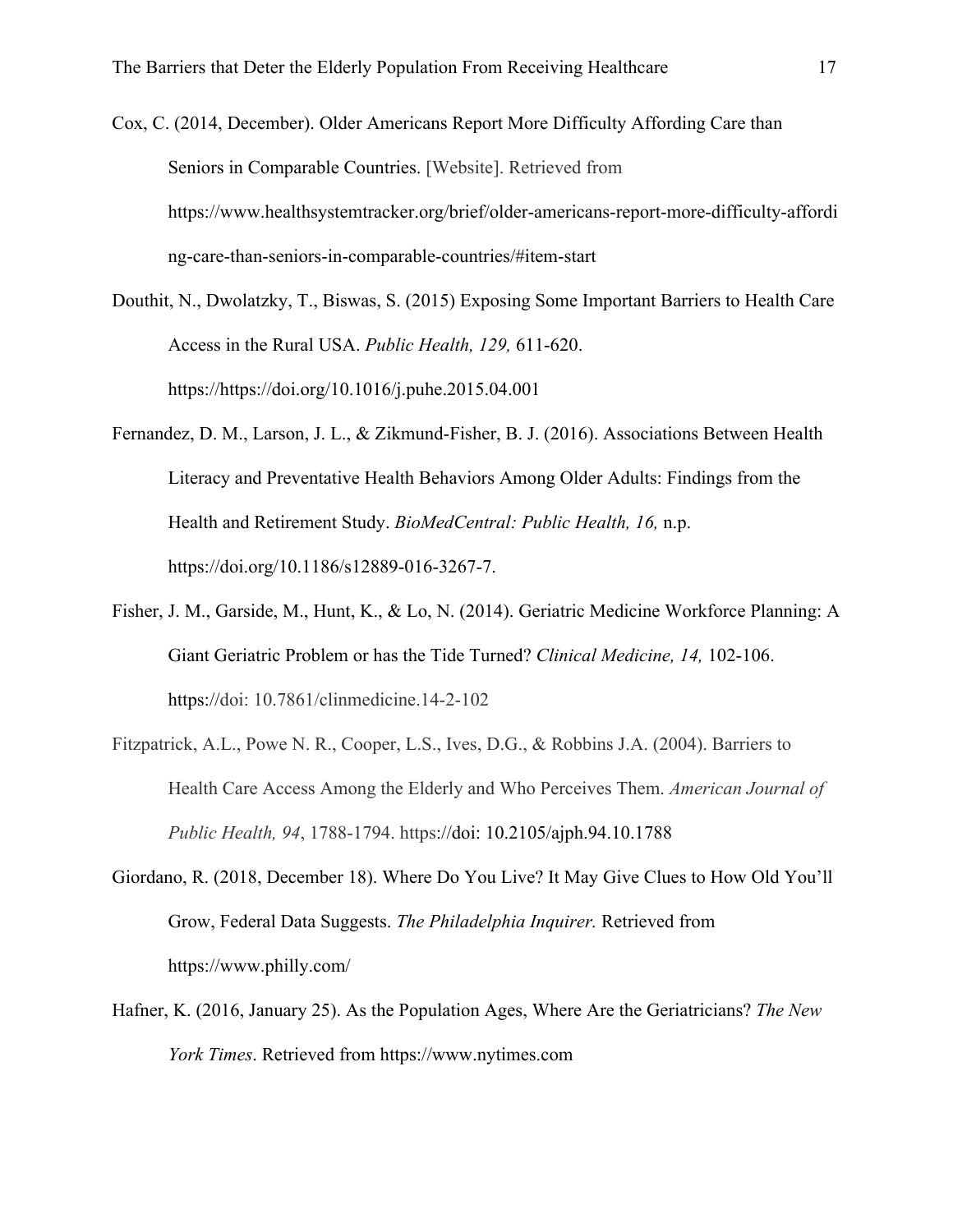Horton, S. & Johnson, R. J. (2010). Improving Access to Health Care for Uninsured Elderly Patients. *Public Health Nursing, 27,* 362-370. https://doi.org/10.1111/j.1525-1446.2010.00866.x

Howard, D.H., Gazamararian, J.A., Parker, R.M., (2005). The Impact of Low Health Literacy on the Medical Costs of Medicare Managed Care Enrollees. *The American Journal of Medicine, 118,* 371-377. https://doi.org/10.1016/j.amjmed.2005.01.010

- Kogan, A. C., Wilber, K., & Mosqueda, L. (2016). Person-Centered Care for Older Adults with Chronic Conditions and Functional Impairment: A Systematic Literature Review. *Journal of the American Geriatrics Society, 64,* 1-7. https://doi.org/10.1111/jgs.13873
- Ortman, J. M., Velkoff, V. A., & Hogan, H. (2014, May). *An Aging Nation: The Older Population in the United States.* Retrieved from http://bowchair.com/uploads/9/8/4/9/98495722/agingcensus.pdf
- Patient Safety Authority (2017, April 28). *Pennsylvania Patient Safety Authority Annual Report*. Retrieved from

http://patientsafety.pa.gov/PatientSafetyAuthority/Documents/annual\_report\_2016.pdf

Philadelphia Corporation for Aging (2016, November). *Facts About Philadelphians Over 55.* Retrieved from

https://www.phila.gov/media/20180914112000/Facts-About-Philadelphians-over-55.pdf

Public Health Management Corporation (2014, May). *Older Adults in Southeastern Pennsylvania: A Look at Key Household, Neighborhood, and Wellbeing Factors*. Retrieved from http://www.chdbdata.org/images/PDFs/May\_Article\_in\_PDF\_Format.pdf